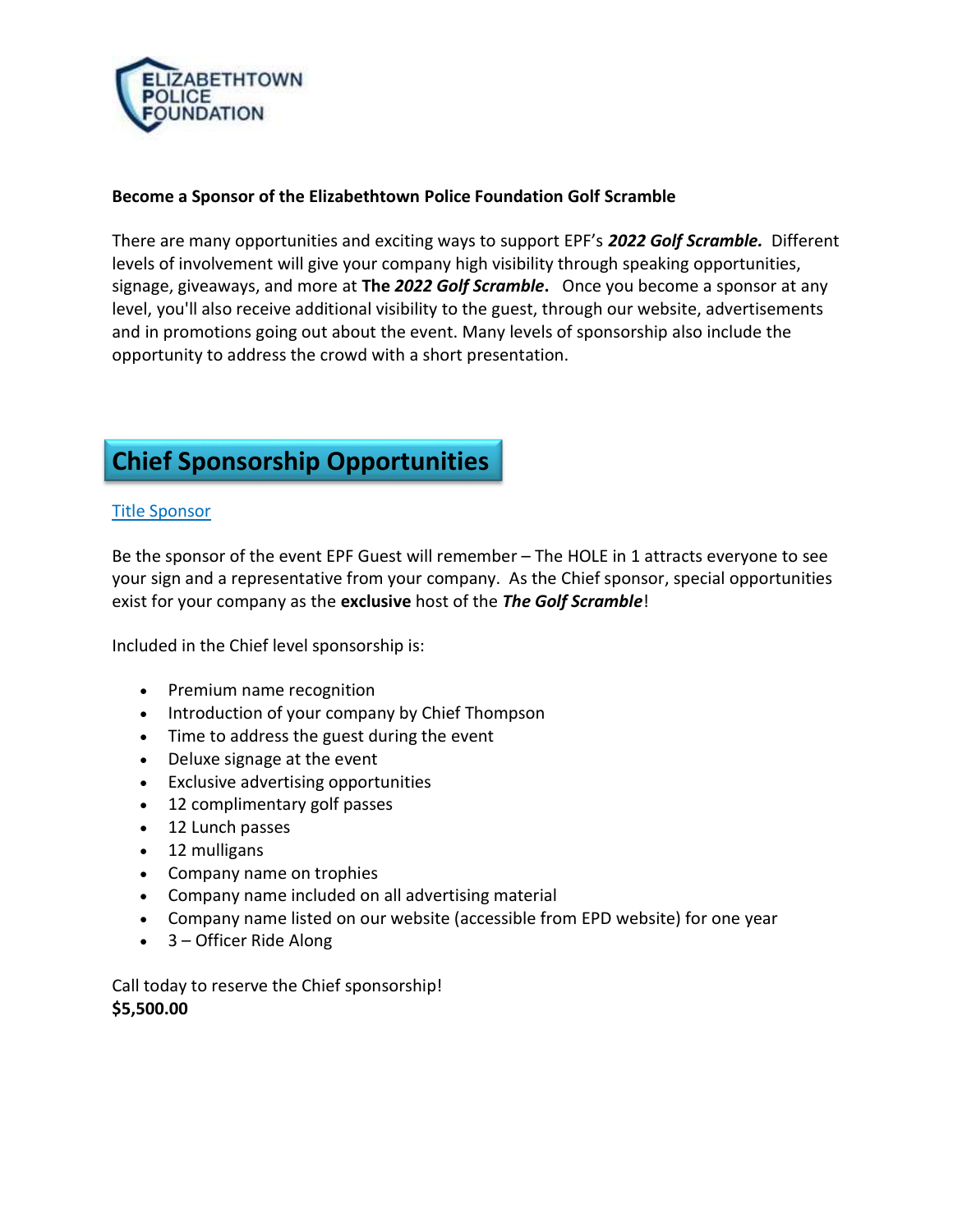

# Special Response Team Sponsorship Opportunities

#### Snack and Drink Cart

The Golf Scramble Snack and Drink Cart is a great opportunity to get your company in front of the EPF Guest. Your team will have the opportunity to meet & greet guest while driving the snack and drink cart to each golfer, and have special reserved seating during the awards. You will also be able to make a short presentation about your company before it begins. The guest will enjoy snacks and drinks that you will be the exclusive sponsor of, so take advantage of this sponsorship opportunity by calling an EPF board member today! You won't want to miss this great opportunity to showcase your company with this sponsorship!

#### **Benefits**

- You will be able to make a short presentation about your company and support Elizabethtown Police Department
- Company Logo in event advertising
- Company Logo on our website for 6 months
- Company Logo on the snack and drink carts
- Deluxe sponsorship signage at the scramble
- 8 Complimentary golf passes
- 8 lunch passes
- 8 mulligans
- 2 Officer Ride along

\$4,500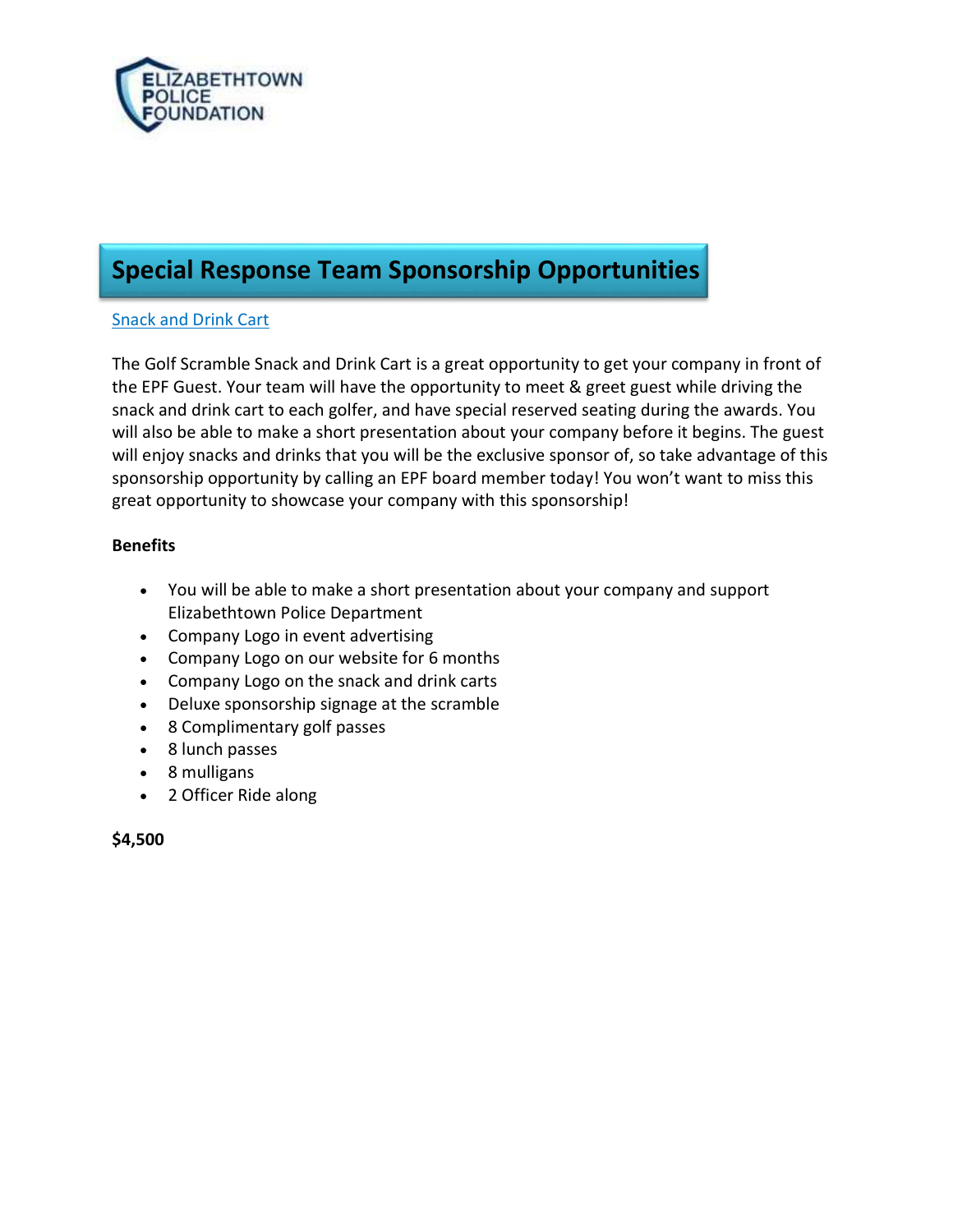

### Deputy Chief Sponsorship Opportunities

You will be front and center for the awards at the end of the scramble. You will be able to present the awards and have your picture taken with your company logo in each photo.

#### **Benefits**

- You will be able to make a short presentation about your company
- Company Logo on the EPF website for 6 months
- Deluxe sponsorship signage at the event
- 4 Complimentary golf passes
- 4 Lunch passes
- 4 mulligans
- 1 officer ride along

#### \$3,500

### Sergeant Sponsorship Opportunities

#### Registration Table

Be a sponsor of the Registration for our guest. As a sponsor, you will have the opportunity to check our guest in and give them information about your company. Company brochures can be given to the EPF guest as they check in, or to set up a display of your company for view by the attendees at our event. This is one more great way to get your name in front of all the EPF Golfers!

#### **Benefits**

- One-on-one with each guest as they register
- Company Logo on the EPF website for 6 months
- Sponsorship signage at the registration table
- 4 Complimentary golf passes
- 4 Lunch passes
- 4 mulligans

\$2,500